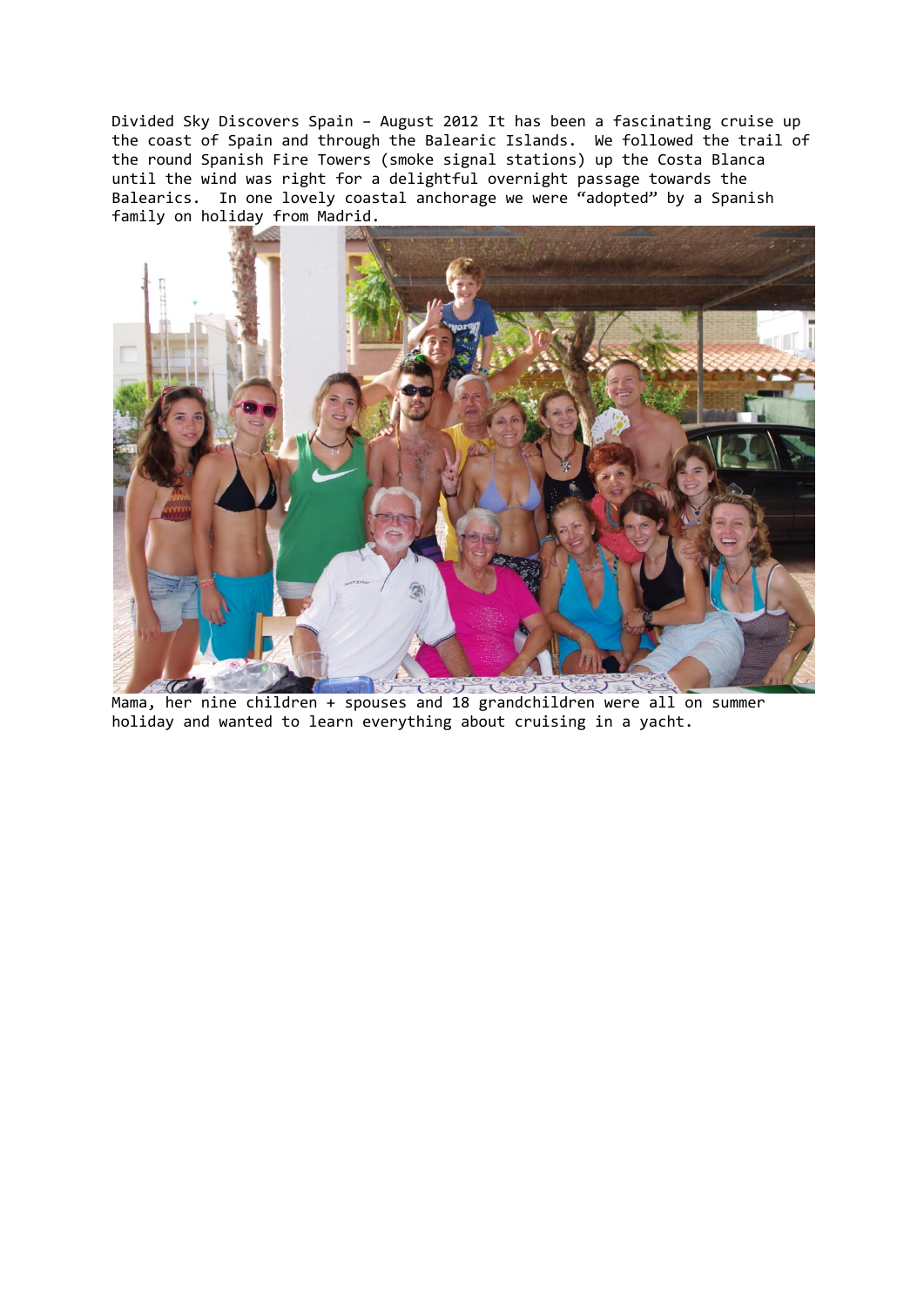The Balearic Islands (Ibiza, Mallorca and Menorca) must be the summer holiday destination for every European. We have never seen such crowded anchorages. In most of the anchorages a 50' yacht was just an average vessel.



Fortunately, many of the boats were only on day trips, so at around 7 pm they departed for the night. We found some lovely anchorages in calas, playas and ensenadas with beach restaurants where ice cream and cold beer could be found. The best cruising day was our sail along the spectacular natural beauty of the north coast of Ibiza, with its dramatic cliffs, archway islands, rock formations and steep sided cala (bay) indentations leading to turquoise water and a crowded sandy beach at the head surrounded by high rise developments.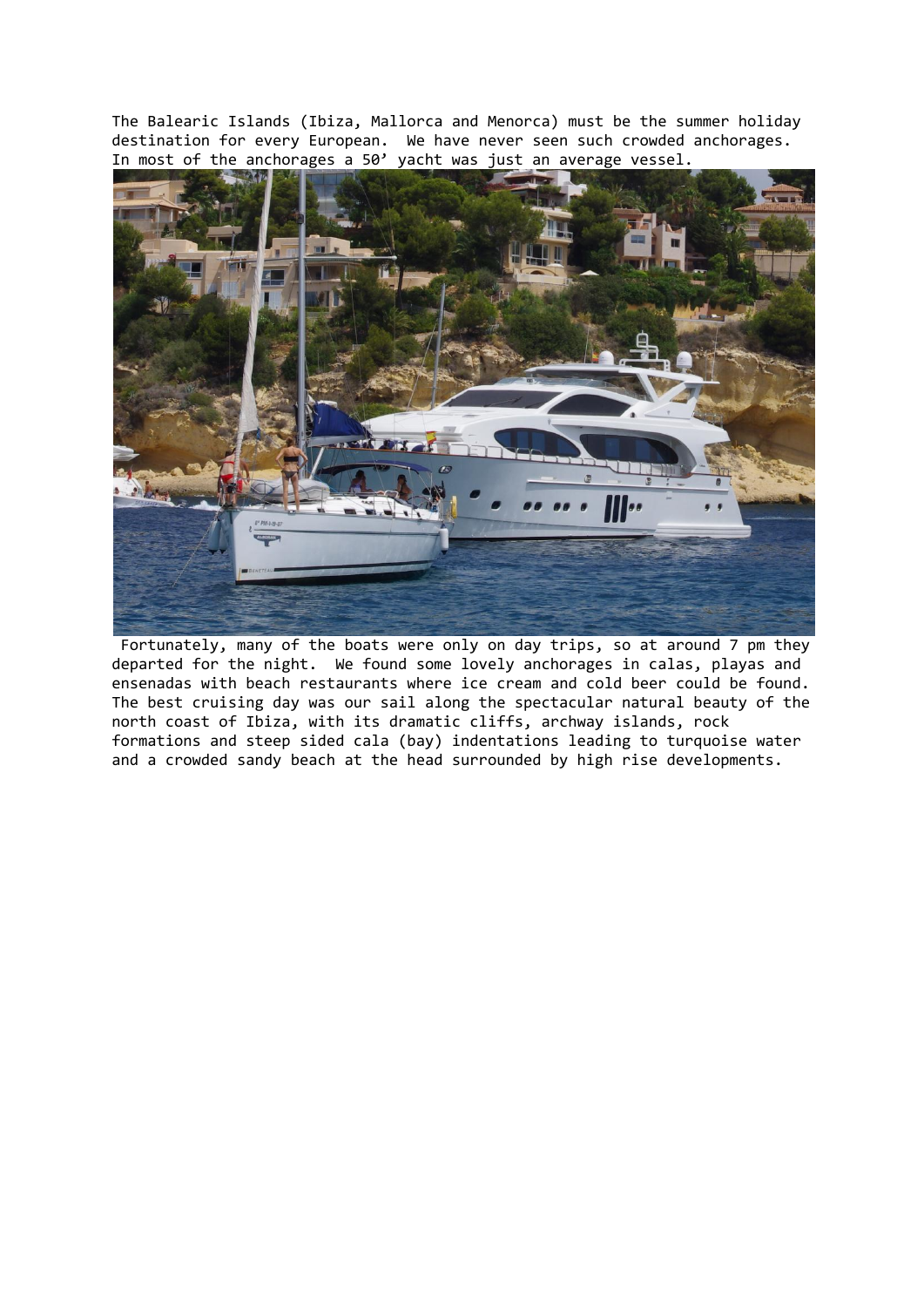

Our favourite scenic cala was Portinatx - until the